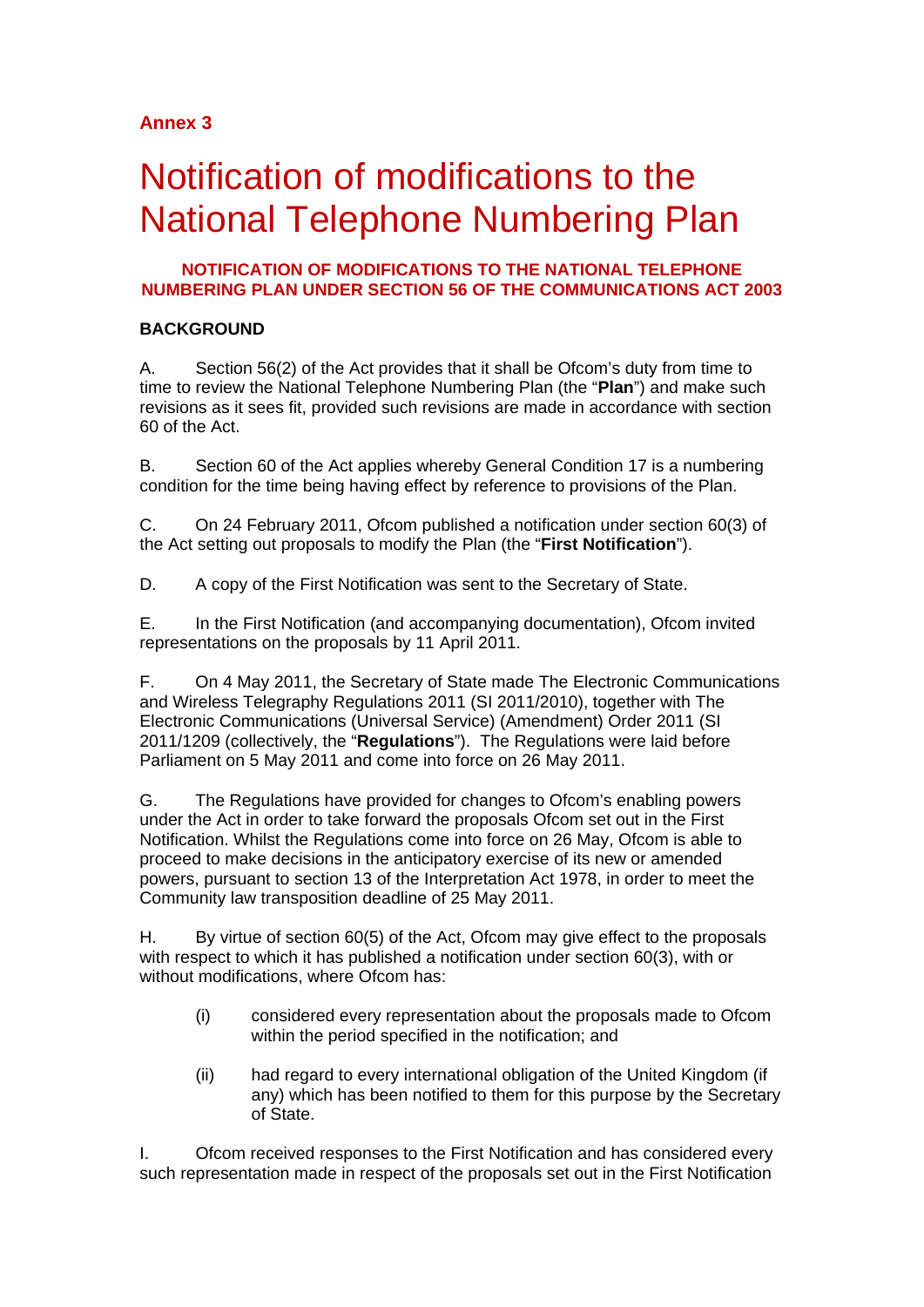(and the accompanying explanatory statement); and the Secretary of State has not notified Ofcom of any obligation of the United Kingdom for this purpose.

#### **DECISION**

- 1. In accordance with section 56 of the Act, Ofcom sets out the modifications made to the Plan in the Schedule to this Notification.
- 2. The effect of, and Ofcom's reasons for making, these modifications are set out at in the accompanying explanatory statement.
- 3. Ofcom considers that these modifications comply with the requirements of sections 56 to 63 of the Act, as appropriate and relevant to each of the modifications.
- 4. In making these modifications, Ofcom has considered and acted in accordance with their general duties in section 3 of the Act, the six Community requirements in section 4 of the Act, and its duty in relation to telephone numbering functions in section 63 of the Act.
- 5. In this Notification:
	- (f) "**Act**" means the Communications Act 2003;
	- (ii) "**First Notification**" has the meaning ascribed in recital C above;
	- (iii) "**Plan**" has the meaning ascribed in recital A above;
	- (iv) "**Ofcom**" means the Office of Communications; and
	- (v) "**Regulations**" have the meaning ascribed in recital F above.
- 1. Except insofar as the context otherwise requires, words or expressions shall have the meaning assigned to them in this Notification and otherwise any word or expression shall have the same meaning as it has in the Act.
- 2. For the purpose of interpreting this Notification:
	- (i) headings and titles shall be disregarded; and
	- (ii) the Interpretation Act 1978 shall apply as if this Notification were an Act of Parliament.
- 3. The Schedule to this Notification shall form part of this Notification.

Signed by Marina Gibbs

M. Gibbs

Competition Policy Director

A person authorised by Ofcom under paragraph 18 of the Schedule to the Office of Communications Act 2002

#### **23 May 2011**